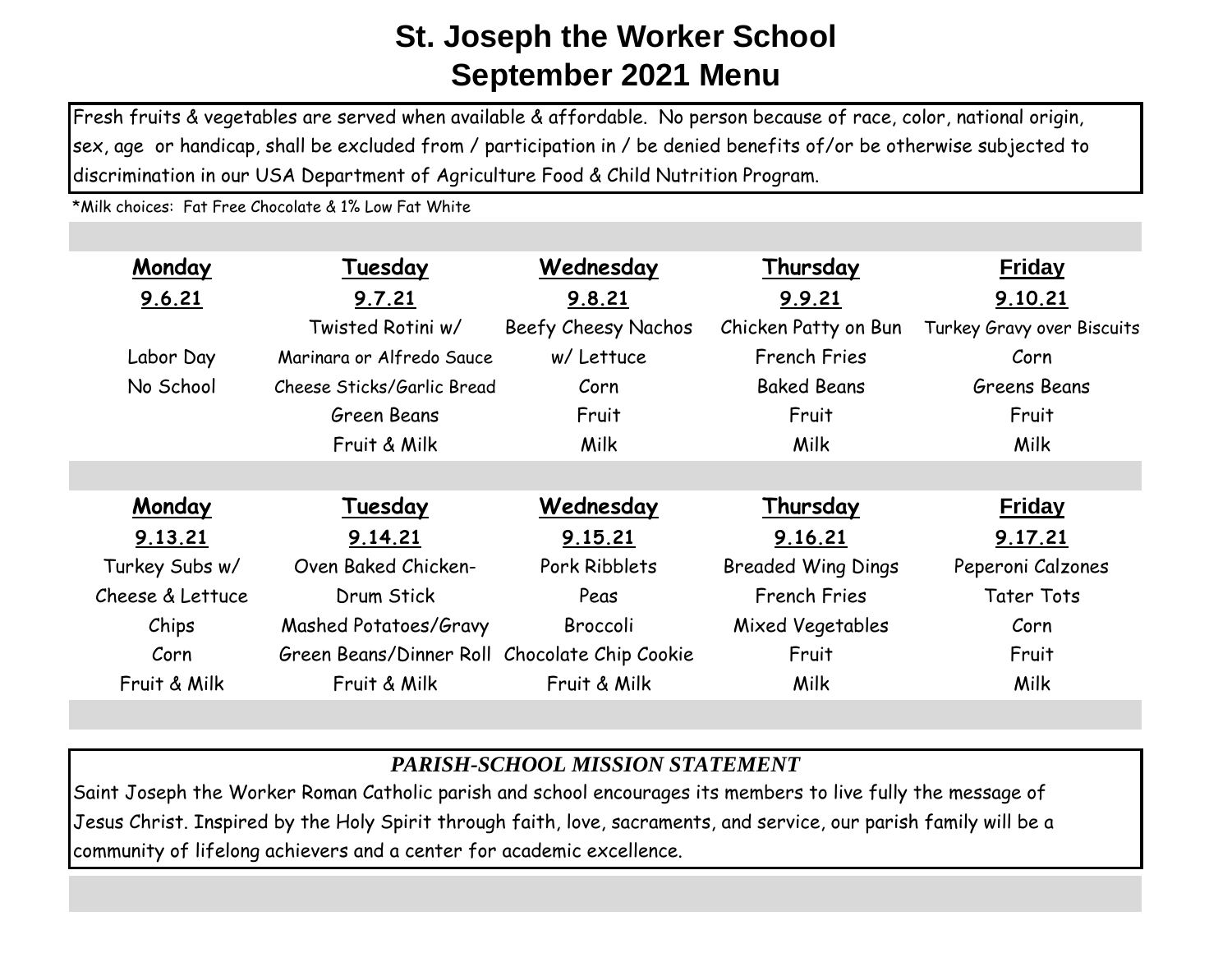| Monday                       | Tuesday                                         | Wednesday                                          | Thursday            | <b>Friday</b>    |
|------------------------------|-------------------------------------------------|----------------------------------------------------|---------------------|------------------|
| 9.20.21                      | 9.21.21                                         | 9.22.21                                            | 9.23.21             | 9.24.21          |
| Pepperoni French Bread Pizza | <b>Breaded Chicken Strips</b>                   | Sloppy Joe                                         | Taco's w/           | Corn Dogs        |
| Mixed Green Salad            | Tater Tots                                      | <b>French Fries</b>                                | Meat/Cheese/Lettuce | Macroni & Cheese |
| Green Beans                  | Corn                                            | <b>Baked Beans</b>                                 | Corn                | Broccoli         |
| Fruit                        | Dinner Roll                                     | Fruit                                              | Cookie              | Green Beans      |
| Milk                         | Fruit & Milk                                    | Milk                                               | Fruit & Milk        | Fruit & Milk     |
|                              |                                                 |                                                    |                     |                  |
| Monday                       | Tuesday                                         | Wednesday                                          | Thursday            | <b>Friday</b>    |
| 9.27.21                      | 9.28.21                                         | 9.29.21                                            | 9.30.21             |                  |
| Chicken Nuggets              | Spaghetti                                       | Tomato or Chicken Noodle Sour Coney Dog or Hot Dog |                     |                  |
| <b>Tater Tots</b>            | Mozzarella Cheese Stick Grilled Cheese Sandwich |                                                    | <b>French Fries</b> |                  |
| Corn                         | Garlic Bread                                    | Mixed Salad                                        | <b>Baked Beans</b>  |                  |
| Muffin                       | Green Beans                                     | Fruit                                              | Fruit               |                  |
| Fruit & Milk                 | Fruit & Milk                                    | Milk                                               | Milk                |                  |

## **USDA Nondiscrimination Statement**

The U.S. Department of Agriculture (USDA) prohibits discrimination against its customers, employees, and applicants for employment on the bases of race, color, national origin, age, disability, sex, gender identity, religion, reprisal and, where applicable, political beliefs, marital status, familial or parental status, sexual orientation, or if all or part of an individual's income is derived from any public assistance program, or protected genetic information in employment or in any program or activity conducted or funded by the Department. (Not all prohibited bases will apply to all programs and/or employment activities.)

If you wish to file a Civil Rights program complaint of discrimination, complete the USDA Program Discrimination Complaint Form, found online

at http://www.ascr.usda.gov/complaint\_filing\_cust.html, or at any USDA office, or call (866) 632-9992 to request the form. You may also write a letter containing all of the information requested in the form. Send your completed complaint form or letter to us by mail at U.S. Department of Agriculture, Director, Office of Adjudication, 1400 Independence Avenue, S.W., Washington, D.C. 20250-9410, by fax (202) 690-7442 or email at program.intake@usda.gov.

Individuals who are deaf, hard of hearing, or have speech disabilities and wish to file either an EEO or program complaint please contact USDA through the Federal Relay Service at (800) 877-8339 or (800) 845-6136 (in Spanish).

Persons with disabilities who wish to file a program complaint, please see information above on how to contact us by mail directly or by email. If you require alternative means of communication for program information (e.g., Braille, large print, audiotape, etc.) please contact USDA's TARGET Center at (202) 720-2600 (voice and TDD). USDA is an equal opportunity provider and employer.